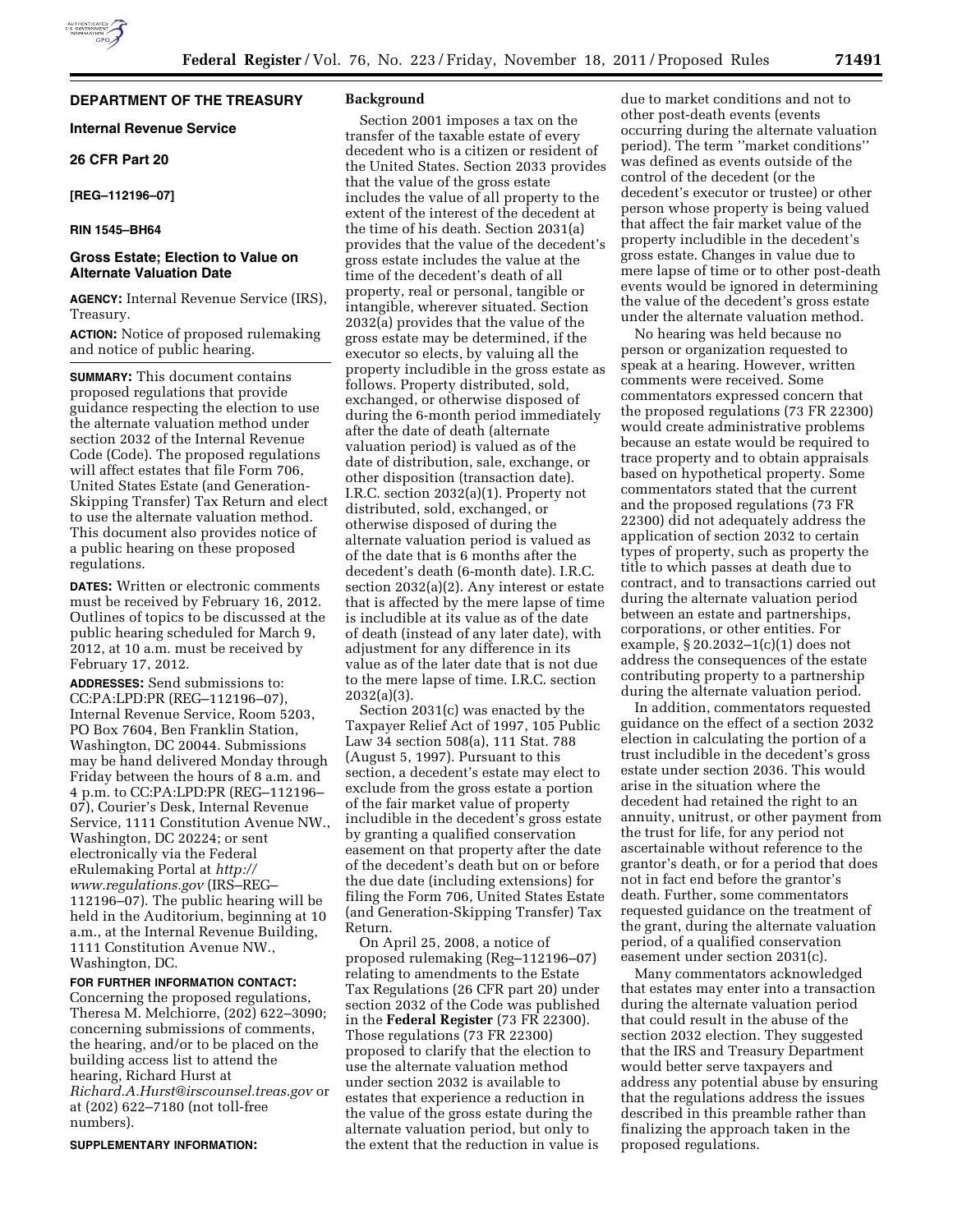In view of the comments, the Treasury Department and the IRS are withdrawing the proposed regulations (73 FR 22300) by the publication of these proposed regulations in the **Federal Register**. Nevertheless, see the background section of those proposed regulations (73 FR 22300) for a summary of the legislative history of section 2032 and the purpose for issuing these proposed regulations.

This document contains revised proposed amendments to the regulations promulgated under section 2032. These proposed regulations make irrelevant, for purposes of determining the value of property as of the transaction date or the 6-month date, whichever is applicable (alternate valuation date), the percentage of ownership or control in an entity includible in the gross estate and the extent of participation by the estate (or other holder of property includible in the gross estate) in the relevant postdeath events.

Certain provisions in the current regulations that have been in effect since 1954 are restated in the proposed regulations for purposes of clarity. The effective date of those provisions is not changed.

#### **Explanation of Provisions**

These regulations propose to amend several sections of § 20.2032–1. Generally, paragraph (c)(1)(i) identifies transactions that constitute distributions, sales, exchanges, or dispositions of property. If an estate's (or other holder's) property is subject to such a transaction during the alternate valuation period, the estate must value that property on the transaction date. The value included in the gross estate is the fair market value of that property on the date of and immediately prior to the transaction. The term ''property'' refers to the property includible in the decedent's gross estate under section 2033.

Sections 20.2032–1(c)(1)(ii) and (c)(1)(iii)(A) identify two exceptions to the rule in § 20.2032–1(c)(1)(i). If either exception applies, the estate may use the 6-month date and value the property held on that date. The exception in § 20.2032–1(c)(1)(ii) applies only to transactions in which an interest in a corporation, partnership, or other entity (entity) includible in the decedent's gross estate is exchanged for one or more different interests (for example, a different class of stock) in the same entity or in an acquiring or resulting entity or entities during the alternate valuation period. Such transactions may include, without limitation, reorganizations, recapitalizations,

mergers, or similar transactions. This exception substitutes a fair market value test for the corporate provisions in the current regulations. Specifically, this paragraph proposes that, if, during the alternate valuation period, the interest in an entity includible in the gross estate is exchanged for a different interest in the same entity, or in an acquiring or resulting entity or entities, and if the fair market value of the interest on the date of the exchange equals the fair market value of the property for which it was exchanged, then the transaction will not be treated as an exchange for purposes of section  $2032(a)(1)$ . As a result, the estate may use the 6-month date to value the interest in the same entity or in the acquiring or resulting entity or entities received in the exchange. For this purpose, the fair market values of the surrendered property and received interest are deemed to be equal if the difference between the fair market values of the surrendered property and the received interest does not exceed 5 percent of the fair market value of the surrendered property as of the transaction date. This section has no effect on any other provision of the Code that is applicable to the transaction. For example, the provisions of chapter 14 may apply even if the transaction does not result in a deemed exchange for section 2032 purposes as a result of satisfying the provisions of  $§ 20.2032-1(c)(1)(ii).$ 

Section 20.2032–1(c)(1)(iii)(A) proposes that, if, during the alternate valuation period, an estate (or other holder) receives a distribution from a business entity, bank account, or retirement trust (entity) and an interest in that entity is includible in the decedent's gross estate, the estate may use the 6-month date to value the property held in the estate if the following requirement is satisfied. The fair market value of the interest in the entity includible in the gross estate immediately before the distribution must equal the sum of the fair market value of the distributed property on the date of the distribution and the fair market value of the interest in the entity includible in the gross estate immediately after the distribution. If this requirement is not satisfied, the estate must use the fair market value as of the distribution date and immediately prior to the distribution of the entire interest in the entity includible in the gross estate. For purposes of this section, any distribution is deemed to consist first of excluded property (as defined in § 20.2032–1(d)), if any, and then of included property.

Section  $20.2032-1(c)(1)(iv)$  proposes an aggregation rule to use in calculating the fair market value of each portion of property that is, or is deemed to be distributed, sold, exchanged, or otherwise disposed of during the alternate valuation period, and that remains in the gross estate on the 6 month date.

Section 20.2032–1(c)(iii)(B) provides a special rule to use in determining the portion of a trust includible, by reason of a retained interest, in the decedent's gross estate under section 2036 as of the alternate valuation date. An example is added to § 20.2032–1(e) to illustrate this special rule and the effect of the provisions of § 20.2032–1(d) and  $§ 20.2032-1(f)(2)(i)$  on this calculation.

Section  $20.2032-1(c)(2)$  is amended to clarify when property, the title to which passes by contract or by operation of law, is deemed to be distributed, sold, exchanged, or otherwise disposed of for section 2032 purposes. Section 20.2032– 1(c)(3) is amended to clarify the person or entity that will be treated as having sold, exchanged, or otherwise disposed of the property for section 2032 purposes.

Section  $20.2032-1(c)(4)$  is added to provide that if Congress, by statute, has deemed that a post-death event has occurred on the decedent's date of death, the post-death event will not result in a distribution, sale, exchange, or other disposition of the property for section 2032 purposes. To date, the only post-death event that satisfies this exception is the grant, during the alternate valuation period, of a conservation easement in accordance with section 2031(c). With respect to such a grant, for section 2032 purposes, the estate must determine the fair market value of the property as of the date of death and as of the alternate valuation date, taking into account the effect of the easement on each of those valuation dates.

Section 20.2032–1(c)(5) provides examples, not intended to be exclusive, illustrating the provisions of § 20.2032– 1(c).

Section 20.2032–1(f) is revised to clarify the types of factors that impact the fair market value of property and the effect of which will be recognized under section 2032. This paragraph also explains and illustrates these rules.

### **Proposed Effective/Applicability Date**

Section  $20.2032-1(c)(2)$  except the second sentence of the introductory text, § 20.2032–1(c)(3) except § 20.2032– 1(c)(3)(i)(C), the chart in *Example 1* of § 20.2032–1(e), § 20.2032–1(f)(2) except the last sentence, and the first and third sentences in § 20.2032–1(f)(2)(ii) are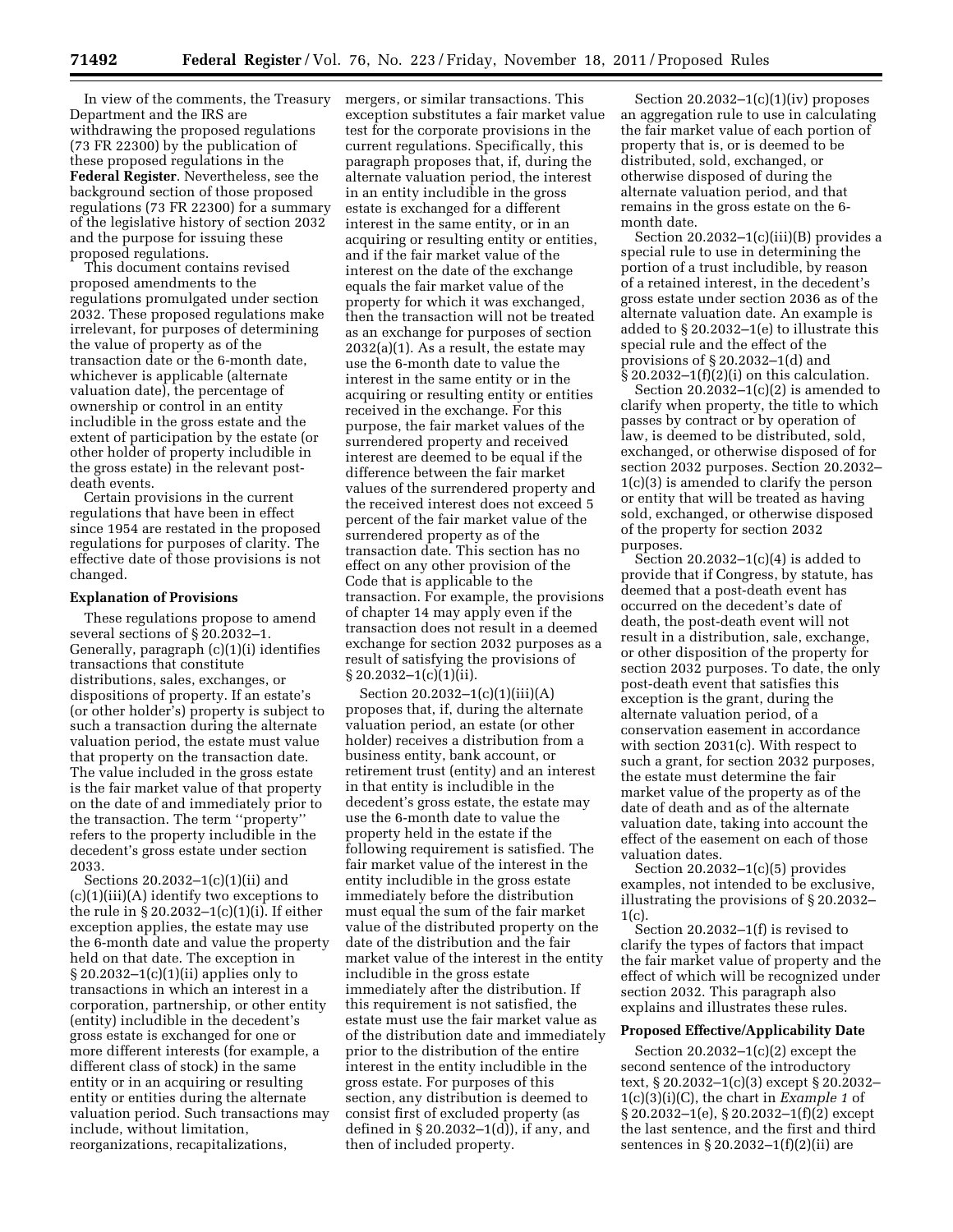applicable to decedents dying after August 16, 1954. Sections 20.2032–1(a) introductory text, 20.2032–1(a)(1), 20.2032–1(a)(2), 20.2032–1(c)(1)(i),  $(c)(1)(ii)$ ,  $(c)(1)(iii)$ ,  $(c)(1)(iv)$ ,  $(c)(3)(i)(C)$ , (c)(4), (c)(5), (f)(1), (f)(2)(i), and (f)(3), the second sentence in § 20.2032–1(c)(2) introductory text, § 20.2032–1(e) except the chart in *Example 1,* the last sentence in  $\S 20.2032-1(f)(2)$  introductory text, and the second sentence in § 20.2032– 1(f)(2)(ii) are applicable to estates of decedents dying on or after the date of publication of the Treasury decision adopting these rules as final in the **Federal Register**.

#### **Special Analyses**

It has been determined that this proposed regulation is not a significant regulatory action as defined in Executive Order 12866, as supplemented by Executive Order 13563. Therefore, a regulatory assessment is not required. It also has been determined that section 553(b) of the Administrative Procedure Act (5 U.S.C. chapter 5) does not apply to these regulations and, because these regulations do not impose on small entities a collection of information requirement, the Regulatory Flexibility Act (5 U.S.C. chapter 6) does not apply. Therefore, a Regulatory Flexibility Analysis is not required. Pursuant to section 7805(f) of the Internal Revenue Code, this regulation has been submitted to the Chief Counsel for Advocacy of the Small Business Administration for comment on its impact on small business.

### **Comments and Public Hearing**

Before these proposed regulations are adopted as final regulations, consideration will be given to any written (a signed original and eight (8) copies) or electronic comments that are submitted timely to the IRS. The IRS and Treasury Department also request comments on the clarity of the proposed rules and how they can be made easier to understand. All comments will be available for public inspection and copying.

A public hearing has been scheduled for March 9, 2012 at 10 a.m. in Auditorium, Internal Revenue Building. Due to building security procedures, visitors must use the main building entrance 1111 Constitution Avenue NW., Washington, DC. In addition, all visitors must present photo identification to enter the building. Because of access restrictions, visitors will not be admitted beyond the immediate entrance area more than 30 minutes before the hearing starts. For more information about having your

name placed on the list to attend the hearing, see the **FOR FURTHER INFORMATION CONTACT** section of this preamble.

The rules of 26 CFR 601.601(a)(3) apply to the hearing. Persons who wish to present oral comments at the hearing must submit written (a signed original and eight (8) copies) or electronic comments by February 16, 2012 and an outline of the topics to be discussed and the time to be devoted to each topic by February 17, 2012. A period of 10 minutes will be allotted to each person for making comments. An agenda showing the scheduling of the speakers will be prepared after the deadline for receiving outlines has passed. Copies of the agenda will be available free of charge at the hearing.

### **Drafting Information**

The principal author of these proposed regulations is Theresa M. Melchiorre, Office of Associate Chief Counsel (Passthroughs and Special Industries).

## **List of Subjects in 26 CFR Part 20**

Estate taxes, Reporting and recordkeeping requirements.

## **Withdrawal of Notice of Proposed Rulemaking**

Under the authority of 26 U.S.C. 7805, the notice of proposed rulemaking (Reg– 112196–07) that was published in the **Federal Register** on April 25, 2008 (73 FR 22300) is withdrawn.

## **Proposed Amendments to the Regulations**

Accordingly, 26 CFR part 20 is proposed to be amended as follows:

### **PART 20—ESTATE TAX; ESTATES OF DECEDENTS DYING AFTER AUGUST 16, 1954**

**Paragraph 1.** The authority citation for part 20 continues to read in part as follows:

**Authority:** 26 U.S.C. 7805 \* \* \*

#### **§ 20.2032–1 [Amended]**

**Par. 2.** For each entry in the table, each paragraph in the ''Old Paragraph'' column is redesignated as indicated in the ''New Paragraph'' column:

| Old paragraph          | New paragraph          |
|------------------------|------------------------|
| $20.2032 - 1(c)(1)$    | $20.2032 - 1(c)(1)(i)$ |
| $20.2032 - 1(c)(3)$    | 20.2032-1(c)(3)(i)     |
| $20.2032 - 1(c)(3)(i)$ | 20.2032-               |
|                        | 1(c)(3)(i)(A)          |
| 20.2032-1(c)(3)(ii)    | 20.2032-               |
|                        | 1(c)(3)(i)(B)          |
| 20.2032-1(c)(3)(iii)   | 20.2032-               |
|                        | 1(c)(3)(i)(C)          |

| New paragraph                             |
|-------------------------------------------|
| 20.2032-                                  |
| 1(c)(3)(i)(D)<br>20.2032-                 |
| 1(c)(3)(i)(E)<br>$20.2032 - 1(f)(2)$      |
| 20.2032-1(f)(2)(i)<br>20.2032-1(f)(2)(ii) |
|                                           |

**Par. 3.** Section 20.2032–1 is amended by:

1. Revising paragraph (a) introductory text.

2. Revising paragraphs (a)(1) and  $(a)(2)$ .

3. Revising newly-designated paragraph (c)(1)(i), newly-designated paragraph (c)(3)(i)(C), paragraph (e) introductory text, the introductory text of paragraph (e) *Example 1* preceding the table, the last sentence in newlydesignated paragraph (f)(2) introductory text, newly-designated paragraph (f)(2)(i), and the second sentence in newly-designated paragraph (f)(2)(ii).

4. Adding new paragraphs (c)(1)(ii),  $(c)(1)(iii)$ ,  $(c)(1)(iv)$ ,  $(c)(4)$ ,  $(c)(5)$ ,  $(f)(1)$ , and (f)(3).

5. Adding a paragraph heading and a new second sentence in paragraph (c)(2) introductory text.

6. Adding a paragraph heading to paragraph (c)(3).

7. Designating the undesignated language following newly-designated paragraph (c)(3)(i)(E) as paragraph (c)(3)(ii) and adding a paragraph heading to this paragraph.

8. Designating the table in paragraph (e) as *Example 1* and adding paragraph (e) *Example 2* following the table.

9. Revising the paragraph heading and adding two sentences at the end of paragraph (h).

The additions and revisions read as follows.

### **§ 20.2032–1 Alternate valuation.**

(a) *In general.*—In general, section 2032 provides for the valuation of a decedent's gross estate at a date (alternate valuation date) other than the date of the decedent's death. More specifically, if an executor elects the alternate valuation method under section 2032, the property includible in the decedent's gross estate on the date of death (decedent's interest) is valued as of whichever of the following dates is applicable:

(1) Any property distributed, sold, exchanged, or otherwise disposed of within 6 months (1 year, if the decedent died on or before December 31, 1970) after the decedent's death (alternate valuation period) is valued as of the date on which it is first distributed, sold, exchanged, or otherwise disposed of (transaction date).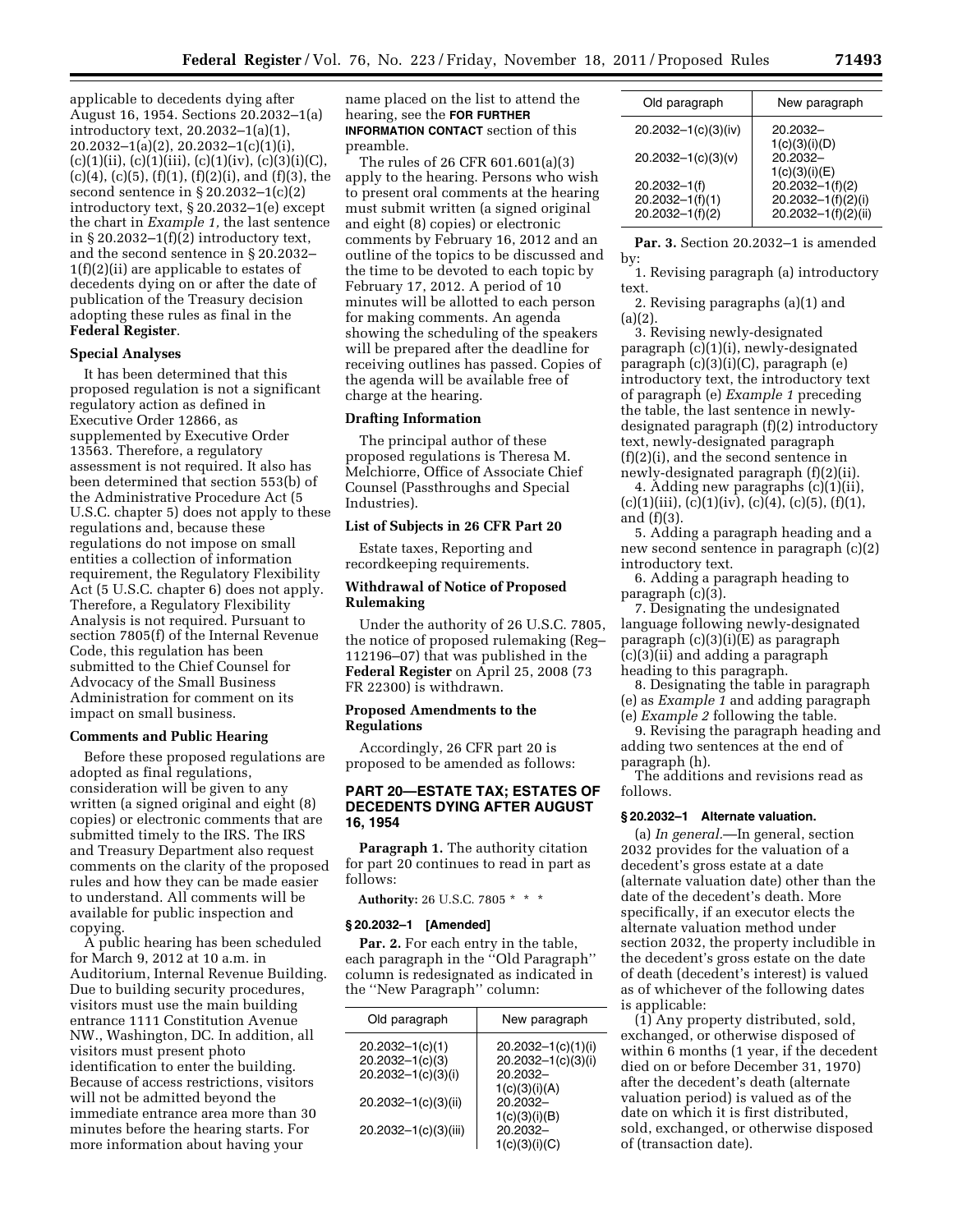(2) Any property not distributed, sold, exchanged, or otherwise disposed of during the alternate valuation period is valued as of the date 6 months (1 year, if the decedent died on or before December 31, 1970) after the date of the decedent's death (6-month date). \* \* \* \* \*

(c) *Meaning of ''distributed, sold, exchanged, or otherwise disposed of''*— (1) *In general*—

(i) *Transactions included.* The phrase ''distributed, sold, exchanged, or otherwise disposed of'' comprehends all possible ways by which property ceases to form a part of the gross estate. This phrase includes, but is not limited to:

(A) The use of money on hand at the date of the decedent's death to pay funeral or other expenses of the decedent's estate;

(B) The use of money on hand at the date of the decedent's death to invest in other property;

(C) The exercise of employee stock options;

(D) The surrender of stock for corporate assets in partial or complete liquidation of a corporation, and similar transactions involving partnerships or other entities;

(E) The distribution by the estate (or other holder) of included property as defined in paragraph (d) of this section;

(F) The transfer or exchange of property for other property, whether or not gain or loss is currently recognized for income tax purposes;

(G) The contribution of cash or other property to a corporation, partnership, or other entity, whether or not gain or loss is currently recognized for income tax purposes;

(H) The exchange of interests in a corporation, partnership, or other entity (entity) for one or more different interests (for example, a different class of stock) in the same entity or in an acquiring or resulting entity or entities (see, however, paragraph (c)(1)(ii) of this section); and

(I) Any other change in the ownership structure or interests in, or in the assets of, a corporation, partnership, or other entity, an interest in which is includible in the gross estate, such that the included property after the change does not reasonably represent the included property at the decedent's date of death (see, however, paragraph (c)(1)(iii)(A) of this section). Such a change in the ownership structure or interests in or in the assets of an entity includes, without limitation—

(*1*) The dilution of the decedent's ownership interest in the entity due to the issuance of additional ownership interests in that entity;

(*2*) An increase in the decedent's ownership interest in the entity due to the entity's redemption of the interest of a different owner;

(*3*) A reinvestment of the entity's assets; and

(*4*) A distribution or disbursement of property (other than excluded property as defined in paragraph (d) of this section) by the entity (other than expenses, such as rents and salaries, paid in the ordinary course of the entity's business), with the effect that the fair market value of the entity before the occurrence does not equal the fair market value of the entity immediately thereafter.

(ii) *Exchange of an interest in an existing corporation, partnership, or other entity includible in the gross estate.* If an interest in a corporation, partnership, or other entity (entity) is includible in the gross estate at death and that interest is exchanged as described in paragraph (c)(1)(i)(H) of this section for one or more different interests in the same entity or in an acquiring or resulting entity or entities, the transaction does not result in an exchange or disposition under section  $2032(a)(1)$  and paragraph  $(c)(1)(i)(H)$  of this section if, on the date of the exchange, the fair market value of the interest in the entity equals the fair market value of the interest(s) in the same entity or the acquiring or resulting entity or entities. Such transactions may include, without limitation, reorganizations, recapitalizations, mergers, or similar transactions. In determining whether the exchanged properties have the same fair market value, a difference in value equal to or less than 5 percent of the fair market value, as of the transaction date, of the property interest includible in the gross estate on the decedent's date of death is ignored. If the transaction satisfies the requirements of this paragraph, the property to be valued on the 6-month date (or on the transaction date, if any, subsequent to this transaction) is the property received in the exchange, rather than the property includible in the decedent's gross estate at the date of death. This paragraph has no effect on any other provision of the Internal Revenue Code that is applicable to the transaction. For example, even if the transaction does not result in a deemed exchange as a result of satisfying the requirements of this paragraph, the provisions of chapter 14 may be applicable to determine fair market value for Federal estate tax purposes.

(iii) *Distributions from an account or entity in which the decedent held an interest at death.* 

(A) *In general.* If during the alternate valuation period, an estate (or other holder of the decedent's interest) receives a distribution or disbursement (to the extent the distribution or disbursement consists of included property, as defined in paragraph (d) of this section) (payment) from a partnership, corporation, trust (including an IRA, Roth IRA, 403(b), 401(k), Thrift Savings Plan, etc.), bank account or similar asset, or other entity (entity), and an interest in that entity is includible in the gross estate, the payment does not result in a distribution under paragraph (c)(1)(i)(I) of this section. However, this rule applies only if, on the date of the payment, the fair market value of the decedent's interest in the entity before the payment equals the sum of the fair market value of the payment made to the estate (or other holder of the decedent's interest in the entity) and the fair market value of the decedent's interest in the entity, not including any excluded property, after the payment. In this case, the alternate valuation date of the payment is the date of the payment, and the alternate valuation date of the decedent's remaining interest in the entity, if any, is the 6-month date (or the transaction date, if any, subsequent to this payment). If this requirement is not met, the payment is a distribution under paragraph (c)(1)(i) of this section, and the alternate valuation date of the decedent's entire interest in the entity is the date of the payment. For purposes of this section, a distribution or disbursement is deemed to consist first of excluded property, if any, and then of included property, as those terms are defined in paragraph (d) of this section.

(B) *Special rule.* If the decedent's interest in an entity that is includible in the gross estate consists of the amount needed to produce an annuity, unitrust, remainder, or other such payment valued under section 2036, then assuming the distribution satisfies the general rule set forth in paragraph  $(c)(1)(iii)(A)$  of this section, the value of each distribution (to the extent it is deemed to consist of included property) payable (whether or not actually paid) during the alternate valuation period shall be added to the value of the entity on the alternate valuation date. The sum of the fair market value of these distributions when made and the fair market value of the entity on the alternate valuation date shall be used as the fair market value of the entity in computing the amount, valued as of the alternate valuation date, to be included in the decedent's gross estate under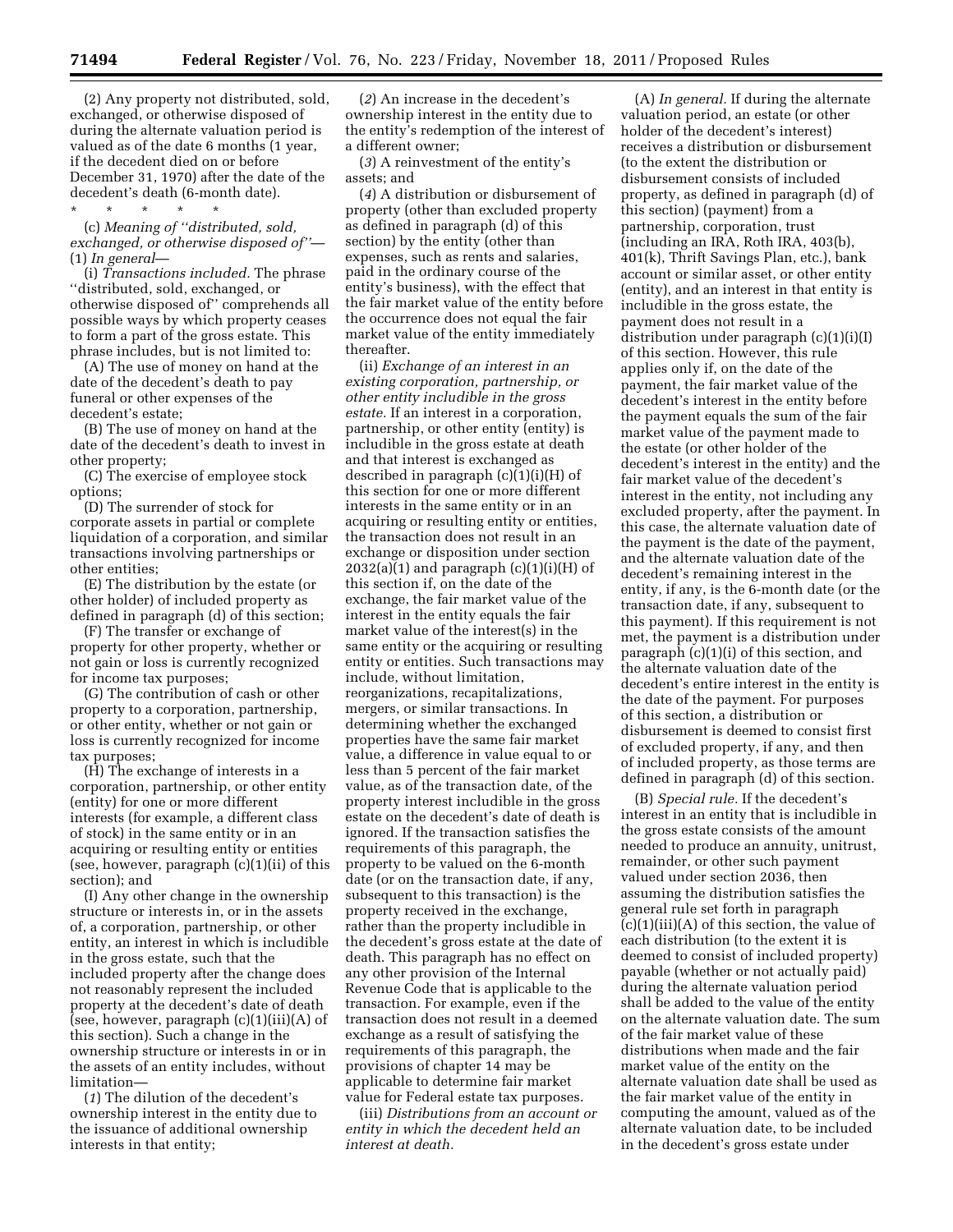section 2036. See *Example 2* of paragraph (e) of this section.

(iv) *Aggregation.* For purposes of this section, a special aggregation rule applies in two situations to determine the value to be included in the gross estate pursuant to an alternate valuation election. Those two situations arise when, during the alternate valuation period, less than all of the interest includible in the decedent's gross estate in a particular property is the subject of a transaction described in paragraphs  $(c)(1)(i)$ ,  $(c)(1)(ii)$ ,  $(c)(1)(iii)$ , or  $(c)(2)$  of this section. In one situation, one or more portions of the includible interest are subject to such a transaction and a portion is still held on the 6-month date. In the other situation, the entire interest includible in the gross estate is disposed of in two or more such transactions during the alternate valuation period, so that no part of that interest remains on the 6-month date. In both of these situations, the fair market value of each portion of the interest includible in the gross estate is to be determined as follows. The fair market value of each portion subject to such a transaction, and the portion remaining, if any, on the 6-month date, is the fair market value, as of the transaction date, or the 6 month date for any remaining portion, of the entire interest includible in the gross estate on the decedent's date of death, multiplied by a fraction. The numerator of that fraction is the portion of the interest subject to that transaction, or the portion remaining on the 6-month date, and the denominator is the entire interest includible in the gross estate at the decedent's date of death.

(2) *Property distributed.* \* \* \* Property is not considered ''distributed'' merely because property passes directly at death as a result of a beneficiary designation or other contractual arrangement or by operation of law.  $*$   $*$ 

(3) *Person able to sell, exchange, or otherwise dispose of property includible in the gross estate.* (i) \* \* \*

- (A) \* \* \*
- (B) \* \* \*

(C) An heir, devisee, or other person to whom title to property passes directly on death by reason of a beneficiary designation or other contractual arrangement or by operation of law;  $(D)$  \* \* \*

- $(E) * * * *$
- 

(ii) *Binding contracts.* \* \* \*

(4) *Certain post-death events.* If the effect of any other provision of the Internal Revenue Code is that a postdeath event is deemed to have occurred on the date of death, the post-death event will not be considered a

transaction described in paragraph (c)(1)(i) of this section. For example, the grant, during the alternate valuation period, of a qualified conservation easement in accordance with section 2031(c) is not a transaction described in paragraph  $(c)(1)(i)$  of this section. Pursuant to section 2031(c), the postdeath grant of the easement is effective for Federal estate tax purposes as of the date of the decedent's death. As a result, for purposes of determining both the estate's eligibility to make an election under this section and the value of the property on the alternate valuation date, the fair market value of the property as of the date of death must be compared to the fair market value of that property as of the alternate valuation date, in each case as that value is adjusted by reason of the existence of the section 2031(c) qualified easement.

(5) *Examples.* The application of paragraph (c) of this section is illustrated in the following examples. In each example, decedent's (D's) estate elects to value D's gross estate under the alternate valuation method, so that the alternate valuation date of the property includible in the gross estate on D's date of death is either the transaction date or the 6-month date. In each example, assume that the only factors affecting value during the alternate valuation period, and the only occurrences described in paragraphs (c)(1)(i) and (c)(2) of this section, are those described in the example.

*Example 1.* At D's death, D owned property with a fair market value of \$100X. Two months after D's death (Date 1), D's executor and D's family members formed a limited partnership. D's executor contributed all of the property to the partnership and received an interest in the partnership in exchange. The investment of the property in the partnership is a transaction described in paragraph  $(c)(1)(i)(F)$  and/or  $(G)$  of this section. As a result, the alternate valuation date of the property is the date of its contribution and the value to be included in D's gross estate is the fair market value of the property immediately prior to its contribution to the partnership. The result would be the same if D's estate instead had contributed property to a limited partnership formed prior to D's death by D and/or other parties, related or unrelated to D. Further, the result would be the same if D's estate had contributed the property to a corporation, publicly traded or otherwise, or other entity after D's death and prior to the 6-month date.

*Example 2.* At D's death, D held incentive stock options that were qualified under section 422. D's executor exercised all of the stock options prior to the 6-month date. The exercise of the stock options is a transaction described in paragraph (c)(1)(i)(C) of this section. Thus, the alternate valuation date of the stock options is the date of their exercise and the value to be included in D's gross estate is the fair market value of the stock

options immediately prior to their exercise. The result would be the same if the stock options were not qualified under section 422 and were taxable under section 83 upon exercise.

*Example 3.* D's gross estate includes a controlling interest in Y, a corporation. During the alternate valuation period, Y issued additional shares of stock and awarded them to certain key employees. D's interest in Y was diluted to a non-controlling interest by Y's issuance of the additional stock. Y's issuance of the stock is a transaction described in paragraph (c)(1)(i)(I) of this section. The value to be included in D's gross estate is the fair market value of D's stock immediately prior to Y's issuance of the additional stock. The result would be the same if D's estate included a minority interest in Y on the date of death and that interest became a controlling interest during the alternate valuation period as the result of Y's redemption of the shares of another shareholder.

*Example 4.* At D's death, D owned stock in Y, a corporation. During the alternate valuation period, the Board of Directors of Y contributed all of Y's assets to a partnership in exchange for interests therein. The contribution is a transaction described in paragraph (c)(1)(i)(I)(*3*) of this section. Therefore, the alternate valuation date of D's stock in Y is the date of the reinvestment of Y's assets and the value to be included in D's gross estate is the fair market value of D's stock in Y immediately prior to the reinvestment. The result would be the same even if the Board of Directors had contributed only a portion of Y's assets to the partnership during the alternate valuation period.

*Example 5.* (i) At D's death, D owned common stock in Y, a corporation. Two months after D's death (Date 1), there was a reorganization of Y. In the reorganization, D's estate exchanged all of its stock for a new class of stock in X. On the date of the reorganization, the difference between the fair market value of the stock D's estate received and the fair market value on that date of the stock includible in D's gross estate at death was greater than 5% of the fair market value, as of the date of the reorganization, of the stock D held at death. The reorganization is a transaction described in paragraph (c)(1)(i)(H) of this section and does not satisfy the exception described in paragraph (c)(1)(ii) of this section. Thus, the alternate valuation date is the date of the reorganization and the value to be included in D's gross estate is the fair market value of the stock immediately prior to the reorganization. This result is not affected by whether or not the reorganization is a tax-free reorganization for Federal income tax purposes. The result would be the same if the stock had been held, for example, in an IRA with designated beneficiaries. See paragraph  $(c)(3)(i)(C)$  of this section.

(ii) If, instead, the difference between the two fair market values as of the date of the reorganization was equal to or less than 5% of the fair market value, as of the date of the reorganization, of the stock D held at death, the reorganization would satisfy the exception provided in paragraph (c)(1)(ii) of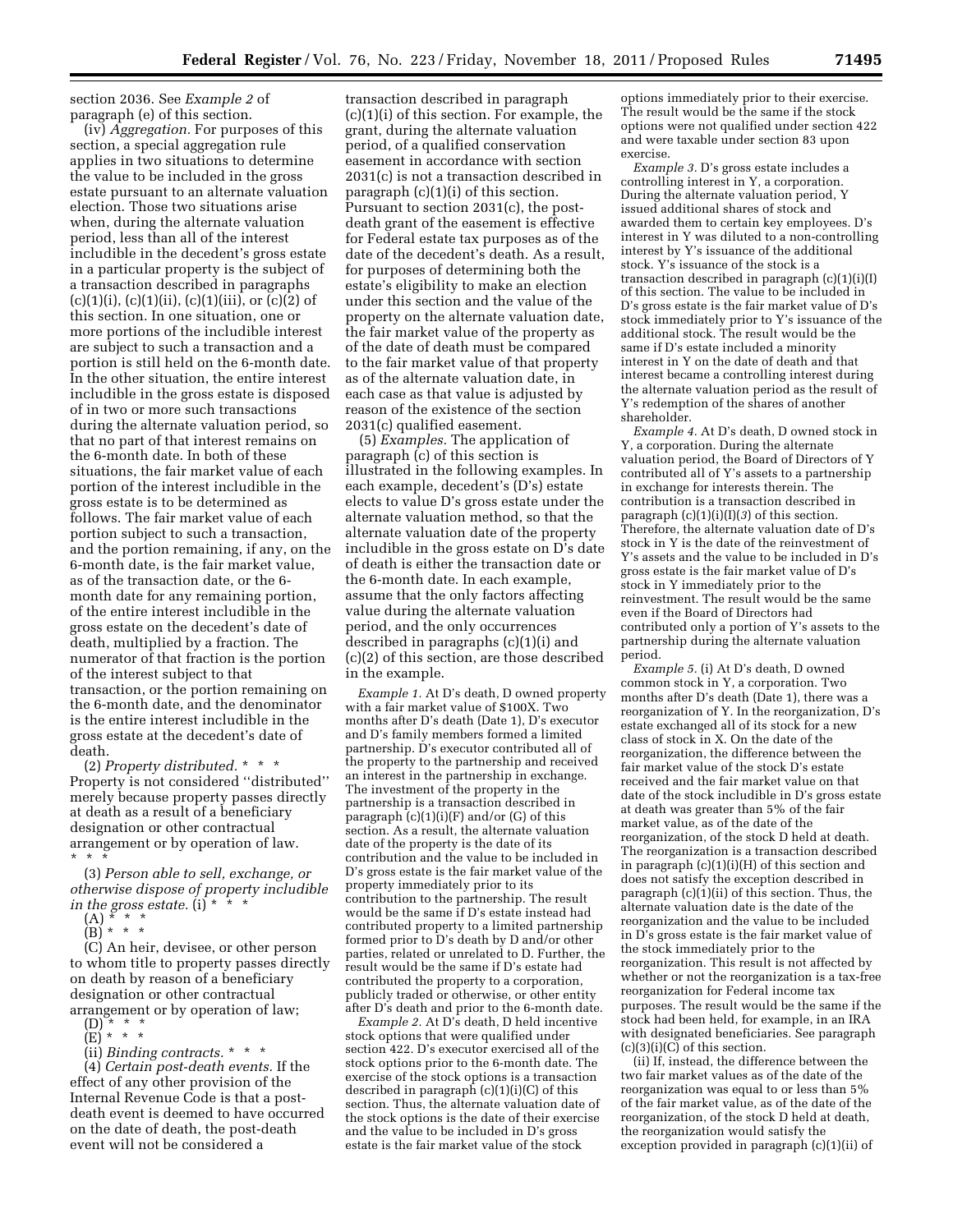this section. Thus, the alternate valuation date would be the 6-month date. The value to be included in D's gross estate would be the fair market value, determined as of the 6 month date, of the new class of stock in Y that D's estate received in the reorganization.

*Example 6.* (i) At D's death, D owned an interest in Partnership X that is includible in D's gross estate. During the alternate valuation period, X made a cash distribution to each of the partners. The distribution consists entirely of included property as defined in paragraph (d) of this section. The distribution is a transaction described in paragraph (c)(1)(i)(I)(*4*) of this section. On the date of the distribution, the fair market value of D's interest in X before the distribution equaled the sum of the distribution paid to D's estate and the fair market value of D's interest in X immediately after the distribution. Thus, pursuant to paragraph (c)(1)(iii)(A) of this section, the alternate valuation date of the property distributed is the date of the distribution, and the alternate valuation date of D's interest in X is the 6 month date.

(ii) If, instead, the fair market value of D's interest in X before the distribution did not equal the sum of the distribution paid to D's estate and the fair market value of D's interest in X (not including any excluded property) immediately after the distribution, then pursuant to paragraph (c)(1)(i)(I)(*4*) of this section, the alternate valuation date of D's entire interest in X would be the date of the distribution.

*Example 7.* D died owning 100% of Blackacre. D's will directs that an undivided 70% interest in Blackacre is to pass to Trust A for the benefit of D's surviving spouse, and an undivided 30% interest is to pass to Trust B for the benefit of D's surviving child. Three months after D's death (Date 1), the executor of D's estate distributed a 70% interest in Blackacre to Trust A. Four months after D's death (Date 2), the executor of D's estate distributed a 30% interest in Blackacre to Trust B. The following values are includible in D's gross estate pursuant to paragraphs  $(c)(1)(i)(E)$  and  $(c)(1)(iv)$ : The fair market value of the 70% interest in Blackacre, determined by calculating 70% of the fair market value of all (100%) of Blackacre as of Date 1; and the fair market value of the 30% interest in Blackacre, determined by calculating 30% of the fair market value of all (100%) of Blackacre as of Date 2.

*Example 8.* At D's death, D owned 100% of the units of a limited liability company (LLC). Two months after D's death (Date 1), D's executor sold 20% of the LLC units to an unrelated third party. Three months after D's death (Date 2), D's executor sold 40% of the LLC units to D's child. On the 6-month date, the estate held the remaining 40% of the units in the LLC. The alternate valuation date of the units sold is their sale date (Date 1 and Date 2, respectively) pursuant to paragraph (a) of this section. The alternate valuation date of the units remaining in the estate is the 6-month date, as these units have not been distributed, sold, exchanged, or otherwise disposed of in a transaction described in paragraphs  $(c)(1)(i)$  or  $(c)(2)$  of this section prior to this date. Pursuant to paragraph  $(c)(1)(iv)$  of this section, the value of the units

disposed of on Date 1 and Date 2 is the fair market value of the 20% and 40% interests, determined by calculating 20% and 40% of the fair market value as of Date 1 and Date 2, respectively, of all the units (100%) includible in the gross estate at D's death. Similarly, the value of the units held on the 6-month date to be included in D's gross estate is the fair market value of those units, determined by taking 40% of the fair market value on the 6-month date of all of the units (100%) includible in the gross estate at D's death. As a result, the fact that the partial sales resulted in the creation of three minority interests is not taken into account in valuing under section 2032 any portion of the LLC interests held by D at D's death.

*Example 9.* Husband died owning an interest in a brokerage account titled in the names of Husband and Wife with rights of survivorship. On Husband's death, the account held marketable securities, corporate bonds, municipal bonds, certificates of deposit, and cash. During the alternate valuation period, Wife's stockbroker advised her that the account could not be held under the social security number of a deceased individual. Accordingly, approximately one month after Husband's death, Wife directed the stockbroker to transfer the account into an account titled in Wife's sole name. Because title to the joint account passes to Wife at the moment of Husband's death by operation of law, the transfer of the joint account into an account in Wife's sole name is not a transaction described in paragraph (c)(1)(i) of this section. Accordingly, the value of the assets held in Wife's solely owned account will be includible in Husband's gross estate at their fair market value on the 6-month date. The result would be the same if the brokerage firm automatically transferred title to the account into Wife's name, or if Wife changed the beneficiary designation for the account. Finally, the result would be the same if, instead of an account with a brokerage firm, the assets were held in Husband's retirement account (IRA or similar trust such as a Roth IRA, 403(b) plan, or 401(k) plan) or Wife's ownership of the account was the result of a contract (a beneficiary designation form) rather than operation of law.

*Example 10.* Assume the same facts as in *Example 9* except that, during the alternate valuation period, Wife directed the stockbroker to sell a bond in the account. The sale is a transaction described in paragraph  $(c)(1)(i)(I)(4)$  of this section. Wife is an individual described in paragraph (c)(3)(i)(D) of this section. Thus, the alternate valuation date of the bond is the date of its sale. The values to be included in D's gross estate are the fair market value of the bond on date of its sale, and the fair market value of the balance of the account on the 6-month date. The result would be the same if the bond had matured and was retired during the alternate valuation period. The result also would be the same if the bond was held within a retirement account (IRA or similar trust such as a Roth IRA, 403(b) plan, or 401(k) plan).

*Example 11.* Assume the same facts as in *Example 9* except that, during the alternate valuation period, Wife withdrew cash from the account or otherwise received income or

other disbursements from the account. Each such withdrawal or disbursement from the account (to the extent it consists of included property as defined in paragraph (d) of this section) is a distribution described in paragraph (c)(1)(i)(I)(*4*) of this section. Provided that, on the date of each distribution, the fair market value of the account before the distribution (not including excluded property) equals the sum of the included property distributed and the fair market value of the included property in the account immediately after the distribution in accordance with paragraph  $(c)(1)(iii)(A)$  of this section, the alternate valuation date for each distribution is the date of the distribution and the alternate valuation date for the account is the 6-month date. The value to be included in the gross estate is the fair market value of each distribution of included property (determined as of the date of distribution) and the fair market value of the account on the 6-month date. The result would be the same if the assets were held in an IRA or similar trust, such as a Roth IRA, 403(b) plan, or 401(k) plan.

*Example 12.* Husband died with a retirement account, having named his three children, in specified shares totaling 100%, as the designated beneficiaries of that account. During the alternate valuation period, the account was divided into three separate retirement accounts, each in the name of a different child and funded with that child's designated share. The division of the retirement account is not a transaction described in paragraph (c)(1)(i) of this section by reason of paragraph (c)(2) of this section, so the alternate valuation date for each of the new accounts is the 6-month date.

*Example 13.* (i) D's gross estate includes real property. During the alternate valuation period, D's executor grants a conservation easement that restricts the property's use under local law but does not satisfy the requirements of section 2031(c). The easement reduces the fair market value of the property. The executor's grant of the conservation easement is a transaction described in paragraph  $(c)(1)(i)(E)$  of this section and does not satisfy the exception described in paragraph (c)(4) of this section. Therefore, the alternate valuation date for the property is the date the easement was granted, and the value to be included in D's gross estate is the fair market value of the property immediately prior to the grant.

(ii) Assume, instead, that the easement satisfied the requirements of section 2031(c) and, thus, satisfied the exception described in paragraph (c)(4) of this section. Pursuant to paragraph (c)(4), for purposes of determining both the estate's eligibility to make an election under section 2032 and the value of the property on the 6-month date, the section  $2031(c)$  qualified easement is taken into account in determining both the fair market value of the property on D's date of death and the fair market value of the property on the 6-month date.

\* \* \* \* \* (e) *Examples.* –The application of paragraph (d) of this section regarding ''included property'' and ''excluded property'' is illustrated by the following examples.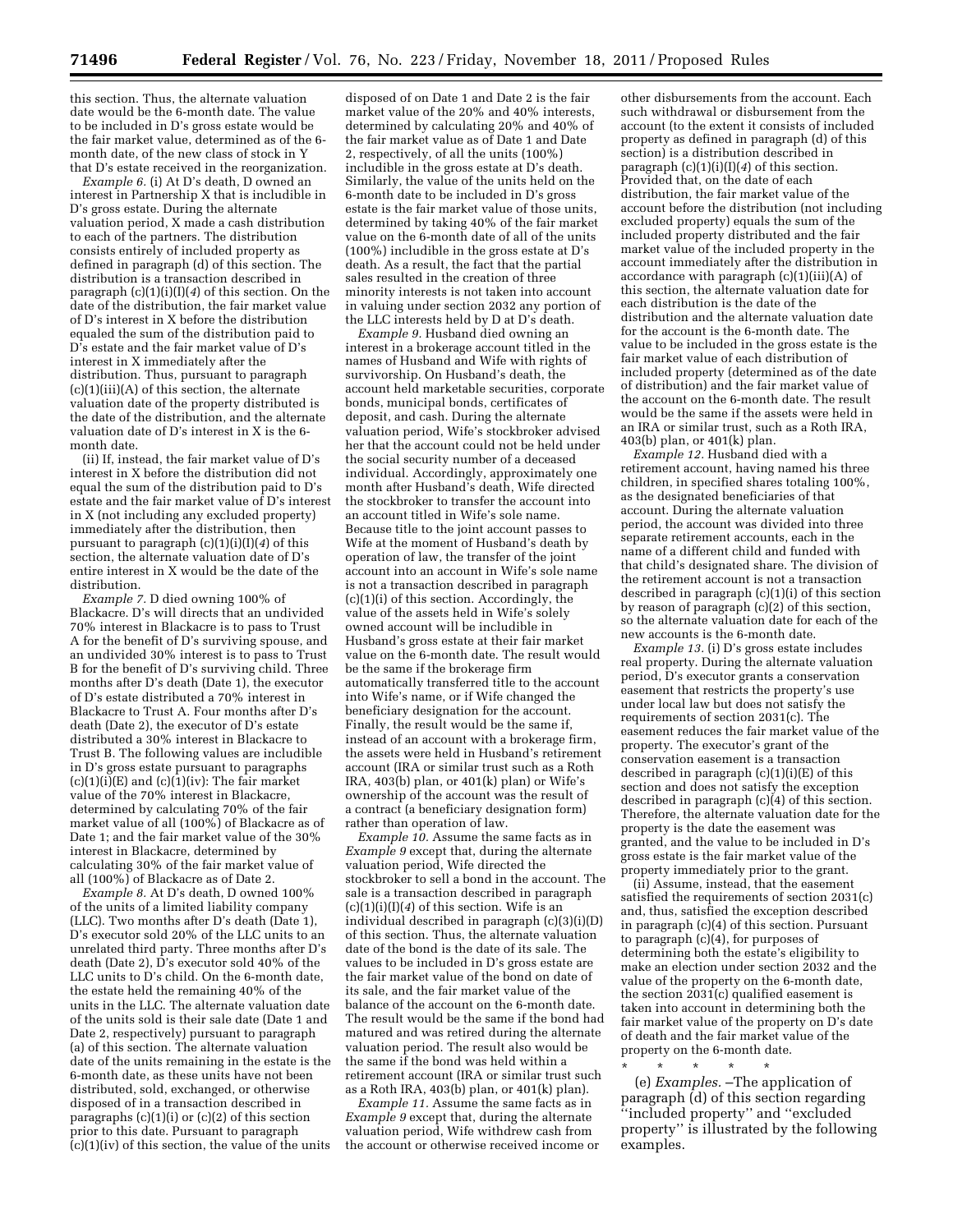*Example 1.* Assume that the decedent (D) died on January 1, 1955: \* \* \*

*Example 2.* (i) At death, D held a qualified interest described in section 2702(b) in the form of an annuity in a grantor retained annuity trust (GRAT) D had created and funded with \$150,000. The trust agreement provides for an annual annuity payment of \$12,000 per year to D or D's estate for a term of 10 years. At the expiration of the 10-year term, the remainder is to be distributed to D's child. D dies prior to the expiration of the 10 year term. On D's date of death, the fair market value of the property in the GRAT is \$325,000.

(ii) The only assets in the GRAT are an apartment building and a bank account. Three months after D's date of death, an annuity payment of \$12,000 is paid in cash to D's estate. The monthly rents from the apartment building total \$500. After the date of death and prior to the payment date, the GRAT received \$1,500 in excluded property in the form of rent. Pursuant to paragraph  $(c)(1)(iii)(A)$  of this section, \$1,500 of the \$12,000 distributed is deemed to be excluded property for purposes of section 2032. The distribution is a transaction described in paragraph (c)(1)(i)(I)(*4*) of this section. On the date of the distribution, the fair market value of D's interest in the GRAT before the distribution equals the sum of the distribution paid to D's estate and the fair market value of D's interest in the GRAT immediately after the distribution. Thus, pursuant to paragraph (c)(1)(iii)(A) of this section, the alternate valuation date for the \$10,500 cash distribution, which is included property, is the date of its distribution, and the alternate valuation date of the GRAT is the 6-month date.

(iii) The calculation of the value of D's interest in the GRAT includible in D's gross estate at D's death pursuant to section 2036 must be computed under the special rule of paragraph (c)(1)(iii)(B) of this section as a result of the estate's election to use the alternate valuation method under section 2032. On the 6-month date, the section 7520 interest rate is 6% and the fair market value of the property in the GRAT is \$289,500. Pursuant to paragraph (c)(1)(iii)(B) of this section, the fair market value of the GRAT property deemed to be included property is  $$300,000$  (\$289,500 plus \$10,500). Accordingly, for purposes of determining the fair market value of the corpus includible in D's gross estate under section 2036(a)(1) as of the 6-month date, see  $\S 20.2036 - 1(c)(2)$ , using a GRAT corpus of \$300,000 and, pursuant to paragraph (f)(2)(i) of this section, a section 7520 rate of 6%.

(f) *Post-death factors and occurrences.*—(1) *In general.* The election to use the alternate valuation method under section 2032 permits property includible in the gross estate on the decedent's date of death to be valued on the 6-month date, rather than on the date of death. Thus, the election permits a valuation for Federal estate tax purposes that reflects the impact of factors such as economic or market conditions, occurrences described in

section 2054 (to the extent not compensated by insurance or otherwise, and not deducted under that section), and other factors or occurrences during the alternate valuation period, as set forth in guidance issued by the Secretary. Those factors and occurrences do not include the mere lapse of time described in paragraph (f)(2) of this section, or transactions described in paragraph  $(c)(1)(i)$  or  $(c)(2)$ of this section that are not excluded under paragraphs  $(c)(1)(ii)$ ,  $(c)(1)(iii)(A)$ , and (c)(4) of this section. Generally, management decisions made in the ordinary course of operating a business, such as a corporation, a partnership, or other business entity, are taken into account under this section as occurrences related to economic or market conditions. To the extent, however, that these decisions change the ownership or control structure of the business entity, or otherwise are included in paragraph  $(c)(1)(i)$  or  $(c)(2)$ of this section and are not excluded by paragraphs  $(c)(1)(ii)$ ,  $(c)(1)(iii)(A)$ , or (c)(4) of this section, they will be treated as described in paragraph (c)(1)(i) of this section.

(2) *Mere lapse of time.* \* \* \* The application of this paragraph is illustrated in paragraphs (f)(2)(i) and  $(f)(2)(ii)$  of this section:

(i) *Life estates, remainders, and similar interests.* (A) The fair market value of a life estate, remainder, term interest or similar interest as of the alternate valuation date is determined by applying the methodology prescribed in § 20.2031–7, subject to the following two sentences. The age of each person whose life expectancy may affect the fair market value of the interest shall be determined as of the date of the decedent's death. The fair market value of the property and the applicable interest rate under section 7520 shall be determined using values applicable on the alternate valuation date.

(B) *Examples.* The application of paragraph  $(f)(2)(i)(A)$  of this section is illustrated in the following examples.

*Example 1.* Assume that the decedent (D) or D's estate was entitled to receive certain property upon the death of A, who was entitled to the income from the property for life. At the time of D's death after April 30, 2009, the fair market value of the property was  $$50,000$ , and A was 47 years and 5 months old. In the month in which D died, the section 7520 rate was 6.2%, but rose to 7.4% on the 6-month date. The fair market value of D's remainder interest as of D's date of death was \$9,336.00 (\$50,000 x 0.18672, the single life remainder factor from Table S for a 47 year old at a 6.2% interest rate), as illustrated in *Example 1* of § 20.2031– 7T(d)(5). If, because of economic conditions, the property declined in value during the

alternate valuation period and was worth only \$40,000 on the 6-month date, the fair market value of the remainder interest would be \$5,827 (\$40,000 X 0.14568, the Table S value for a 47 year old at a 7.4% interest rate), even though A would have been 48 years old on the 6-month date.

*Example 2.* D created an intervivos charitable remainder annuity trust (CRAT) described in section 664(d)(1). The trust instrument directs the trustee to hold, invest, and reinvest the corpus of the trust and to pay to D for D's life, and then to D's child (C) for C's life, an amount each year equal to 6% of the initial fair market value of the trust. At the termination of the trust, the corpus, together with the accumulated income, is to be distributed to N, a charitable organization described in sections 170(c), 2055(a), and 2522(a). D died, survived by C. D's estate is entitled to a charitable deduction under section 2055 for the present value of N's remainder interest in the CRAT. Pursuant to § 1.664–2(c) and § 20.7520–2, in determining the fair market value of the remainder interest as of the alternate valuation date, D's executor may elect to use the section 7520 rate in effect for either of the two months immediately preceding the month in which the alternate valuation date occurs. Regardless of the section 7520 rate selected, however, the factor to be used to value the remainder interest is the appropriate factor for C's age on the date of D's death.

(2)(ii) *Patents.* \* \* \* Six months after the date of the decedent's death, the patent was sold for its then fair market value that had decreased to \$60,000 because of the lapse of time. \* \* \*

(3) *Examples.* The following examples illustrate the application of this paragraph (f). In each example, decedent's (D's) estate elects to value D's gross estate under the alternate valuation method, so that the alternate valuation date of the property includible in the gross estate on D's date of death is either the transaction date or the 6 month date. In each example, assume that the only factors affecting value, and the only occurrences described in paragraph  $(c)(1)(i)$  or  $(c)(2)$  of this section, taking place during the alternate valuation period are those described in the example.

*Example 1.* At D's death, D's gross estate includes a residence. During the alternate valuation period, the fair market value of the residence (as well as the residential market in the area generally) declines due to a reduction in the availability of credit throughout the United States and, consequently, a decline in the availability of mortgages. The decline in the availability of mortgages is an economic or market condition. Therefore, in valuing the residence on the 6-month date, the effect of this decline on the fair market value of the residence is to be taken into account.

*Example 2.* (i) At D's death, D is the sole shareholder of corporation Y, a manufacturing company. Four months after